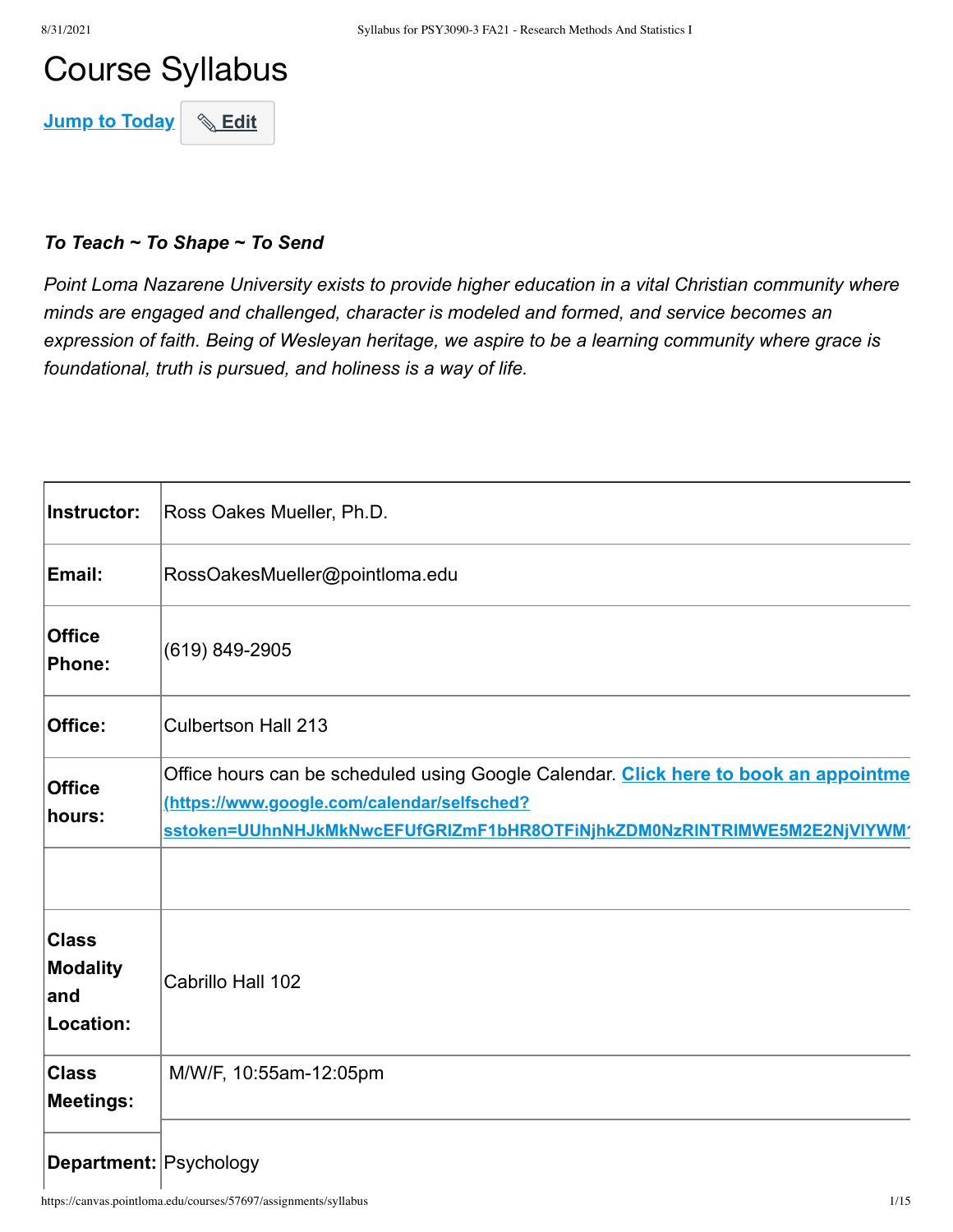| Units:             | 14                                                                                                                                |
|--------------------|-----------------------------------------------------------------------------------------------------------------------------------|
| <b>Final Exam:</b> | Your final project is due on Sunday, December 12, 2021.<br>You will attend final presentations on Monday, December 13th at 8:30am |
| ∣Text:             | None. All materials will be provided free of charge via links in assignments.                                                     |

### **COURSE DESCRIPTION**

At its core, psychology is a discipline that relies on insights from empirical research. The focus of this course is to train you to produce these insights and to contribute to the scientific understanding of human nature. In so doing, we will focus on developing important skills that will improve your ability to read and understand existing research, develop your own research questions, construct and test hypotheses, analyze data, and communicate research findings to both lay and professional audiences. The skills you learn along the way will improve your scholarship, and they will also give you specialized tools that can be applied outside the classroom in the business world, non-profit sector, health care settings, service industry, and higher education. Classroom activities will focus on lecture, discussion, tutorials, and hands-on practice. You will be evaluated based on your engagement with the material, your knowledge of it, and your ability to apply it to real-world problems and situations. The themes for the course this year will focus on using psychological insights to encourage positive change in the domains of *climate change, inequality, national security, civil rights, race relations, vocation, and personhood.* When all is said and done, it is my hope that you will find the material from this course to be useful, engaging, and an important part of psychological study, no matter what your interests and goals may be.

From the catalog: "Students gain experience in methods of design, data collection, management, and analysis. Students begin a significant research project. This course must be taken in the semester immediately preceding PSY 3091."

### **COURSE LEARNING OUTCOMES**

Students will be able to…

- Solve real-life, practical problems using psychological science and the scientific method.
- Understand and interpret statistical research findings that are presented in writing, in numerical form, or as tables or figures.
- Apply statistical concepts in clinical and non-clinical applications to optimize vocational performance.

https://canvas.pointloma.edu/courses/57697/assignments/syllabus 2/15 This includes being able to interpret clinical test scores analyze business and financial performance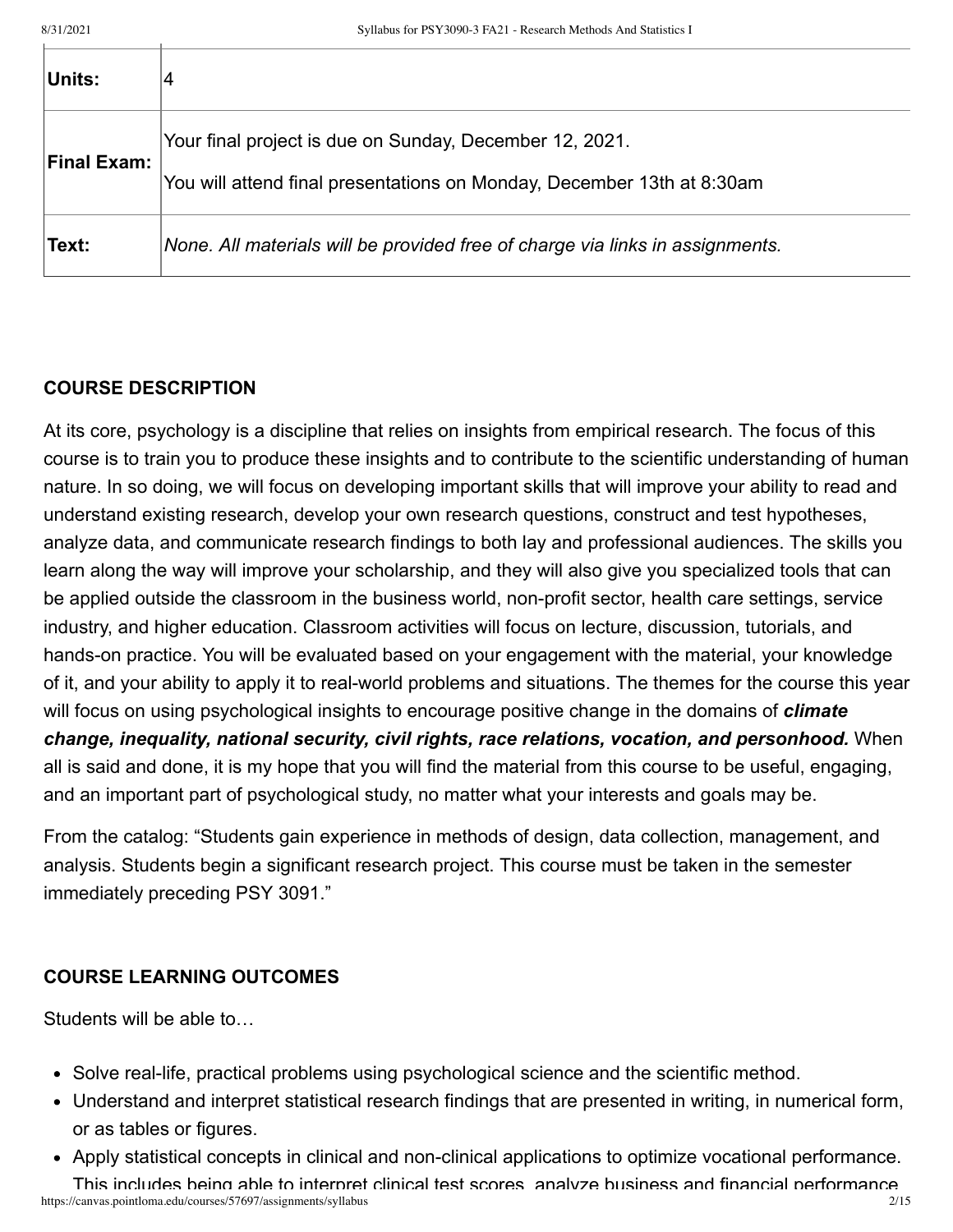This includes being able to interpret clinical test scores, analyze business and financial performance,

and empirically assess decision making outcomes.

- Critically evaluate research claims made by academics, business professionals, and media figures by formulating alternative hypotheses, generating alternative explanations, and designing follow-up and replication studies.
- Identify and remediate potential problems in empirical and non-empirical research. This includes recognition of incomplete literature reviews, design flaws, poorly formed hypotheses, ethics violations, incorrect statistical execution and inference, and unsupported conclusions.
- Present the results of empirical research to professional and lay audiences using written, oral, and visual expression. This includes being able to write a research paper using APA style, construct a poster for a research conference, and present research in a brief oral presentation with visual aids.

# **COURSE CREDIT HOUR INFORMATION**

In the interest of providing sufficient time to accomplish the stated Course Learning Outcomes, this class meets the PLNU credit hour policy for a four unit class delivered over 15 weeks. Specific details about how the class meets the credit hour requirement can be provided by the university or our accrediting bodies.

### **STATE AUTHORIZATION**

State authorization is a formal determination by a state that Point Loma Nazarene University is approved to conduct activities regulated by that state. In certain states outside California, Point Loma Nazarene University is not authorized to enroll online (distance education) students. If a student moves to another state after admission to the program and/or enrollment in an online course, continuation within the program and/or course will depend on whether Point Loma Nazarene University is authorized to offer distance education courses in that state. It is the student's responsibility to notify the institution of any change in his or her physical location. Refer to the map on State Authorization to view which states allow online (distance education) outside of California.

### **USE OF TECHNOLOGY**

In order to be successful in the online environment, you'll need to meet the minimum technology and system requirements; please refer to the Technology and System Requirements information. Additionally, students are required to have headphone speakers compatible with their computer available

to use. If a student is in need of technological resources please contact student-techrequest@pointloma.edu. Problems with technology do not relieve you of the responsibility of participating, turning in your assignments, or completing your class work.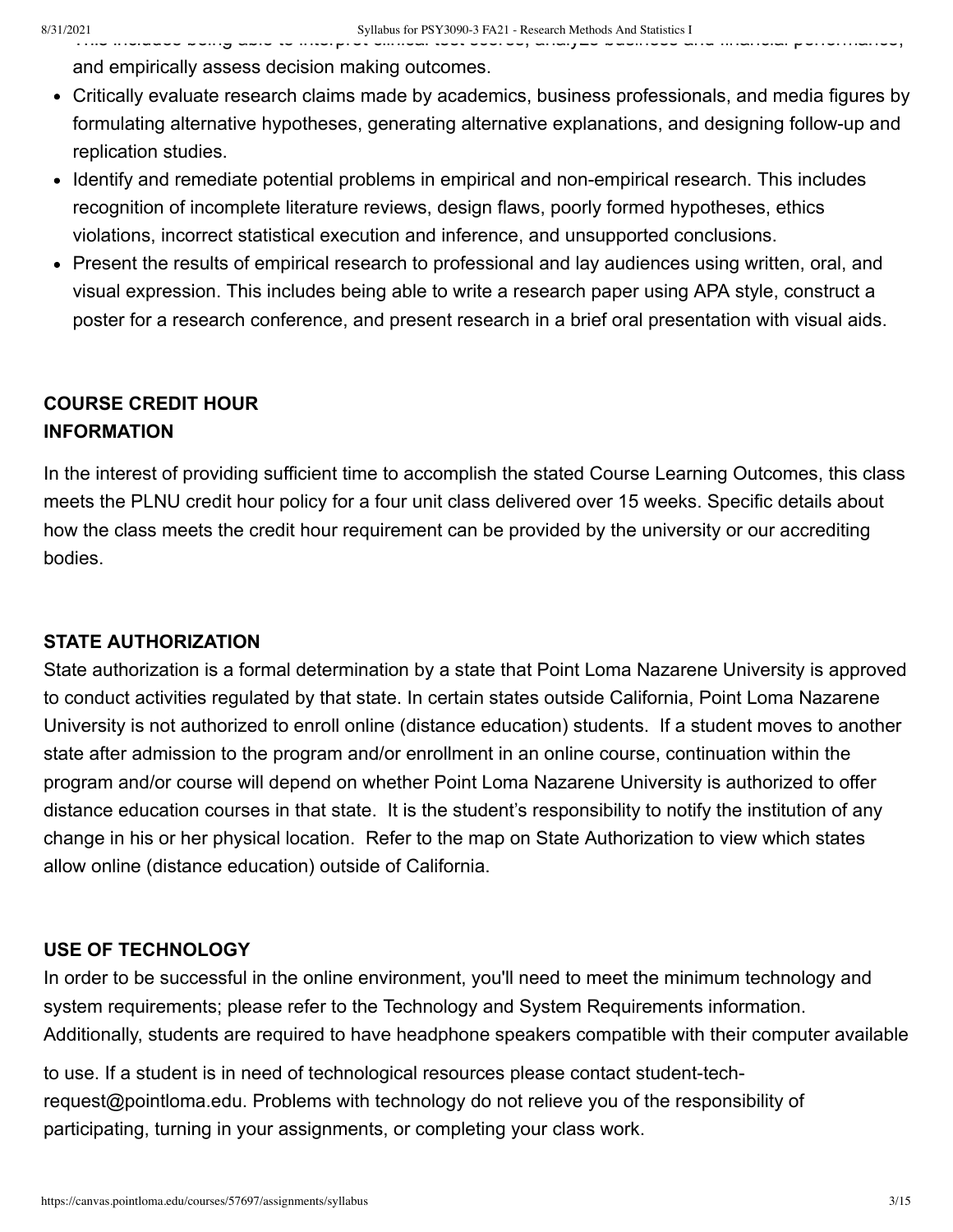### **PLNU ATTENDANCE AND PARTICIPATION POLICY**

Regular and punctual attendance at all synchronous class sessions is considered essential to optimum academic achievement. If the student is absent for more than 10 percent of class sessions (virtual or face-to-face), the faculty member may issue a written warning of de-enrollment. If the absences exceed 20 percent, the student may be de-enrolled without notice until the university drop date or, after that date, receive the appropriate grade for their work and participation. In some courses, a portion of the credit hour content will be delivered asynchronously and attendance will be determined by submitting the assignments by the posted due dates. See Academic Policies in the Undergraduate Academic Catalog. If absences exceed these limits but are due to university excused health issues, an exception will be granted.

# **LATE ASSIGNMENTS**

Please pay close attention to the **due date** and the **available until** date. They are different. All assignments are due on the due date, but they are still eligible for full credit until the available until date. The available until date is always 11:59 PM on Fridays. After that, they are not eligible for credit without an official excused absence. Official excused absences are given by the Provost's Office. Please be aware that the official PLNU policy is that illnesses are not excused absences, even with a note from a health care provider.

### **INCOMPLETES AND LATE ASSIGNMENTS**

Part of good paper-writing is effective time-management strategies. We could all write better papers if we had unlimited time to do so. However, there are certainly life situations that may prevent you from turning in your paper on time. How to balance these two conflicting issues? In order to provide you with some flexibility, and nevertheless to ensure that all of your papers are evaluated on an "even playing field," I have created a tiered grading system for late work. **If you miss a deadline to turn in a paper, for any reason, you will have until the date on which the professor sends grades/feedback to the class for that paper to turn it in. Each day it is late (24 hours from the time it was due), 5% will be automatically deducted from your grade (up to a maximum of 35% off for anything more than 7 days late). Note: Canvas deducts these points automatically, so be sure you prepare to turn your assignment in BEFORE the due date, so that you don't lose points for a paper turned in a few seconds late.**

#### **FINAL EXAMINATION POLICY**

Successful completion of this class requires taking the final examination **on its scheduled day**. The final examination schedule is posted on the **Class Schedules**

**[\(http://www.pointloma.edu/experience/academics/class-schedules\)](http://www.pointloma.edu/experience/academics/class-schedules)** . No requests for early examinations or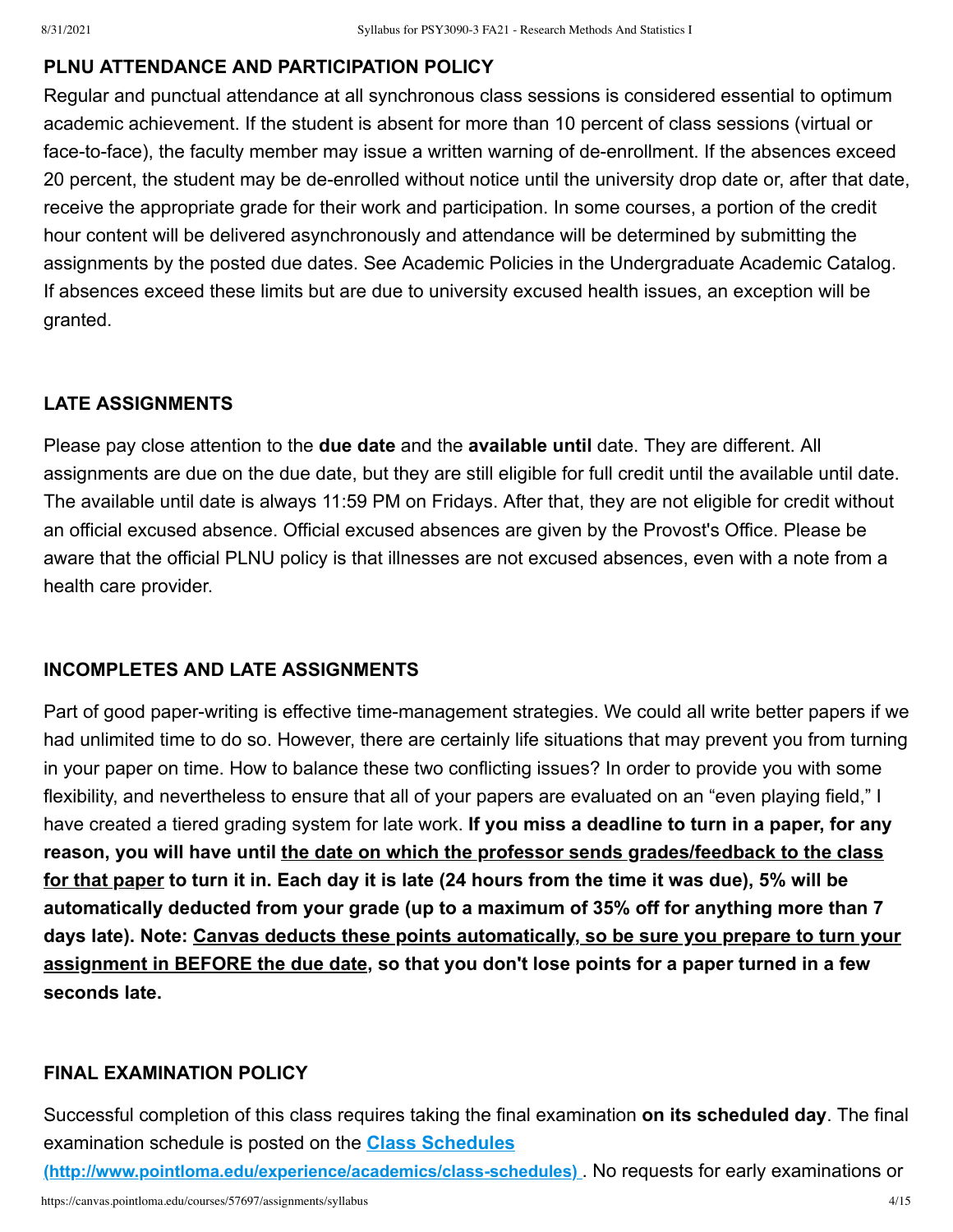alternative days will be approved.

#### **COURSE OUTLINE**

See Course Summary (below) for the schedule of activities. You will work closely with me to track your hours and develop meaningful projects according to your own timeline. To keep up, week by week, it may be helpful to look for each week's assignments in the **[Modules section of the course](https://canvas.pointloma.edu/courses/57697/modules/193875)**.

#### **PLNU COPYRIGHT POLICY**

Point Loma Nazarene University, as a non-profit educational institution, is entitled by law to use materials protected by the US Copyright Act for classroom education. Any use of those materials outside the class may violate the law.

### **PLNU ACADEMIC HONESTY POLICY**

Students should demonstrate academic honesty by doing original work and by giving appropriate credit to the ideas of others. Academic dishonesty is the act of presenting information, ideas, and/or concepts as one's own when in reality they are the results of another person's creativity and effort. A faculty member who believes a situation involving academic dishonesty has been detected may assign a failing grade for that assignment or examination, or, depending on the seriousness of the offense, for the course. Faculty should follow and students may appeal using the procedure in the university Catalog. See **Academic Policies [\(http://catalog.pointloma.edu/content.php?catoid=18&navoid=1278\)](http://catalog.pointloma.edu/content.php?catoid=18&navoid=1278)** for definitions of kinds of academic dishonesty and for further policy information.

#### **PLNU ACADEMIC ACCOMMODATIONS POLICY**

While all students are expected to meet the minimum standards for completion of this course as established by the instructor, students with disabilities may require academic adjustments, modifications or auxiliary aids/services. At Point Loma Nazarene University (PLNU), these students are requested to register with the Disability Resource Center (DRC), located in the Bond Academic Center. (DRC@pointloma.edu or 619-849-2486). The DRC's policies and procedures for assisting such students in the development of an appropriate academic adjustment plan (AP) allows PLNU to comply with Section 504 of the Rehabilitation Act and the Americans with Disabilities Act. Section 504 (a) prohibits

discrimination against students with special needs and guarantees all qualified students equal access to and benefits of PLNU programs and activities. After the student files the required documentation, the DRC, in conjunction with the student, will develop an AP to meet that student's specific learning needs. The DRC will thereafter email the student's AP to all faculty who teach courses in which the student is enrolled each semester The AP must be implemented in all such courses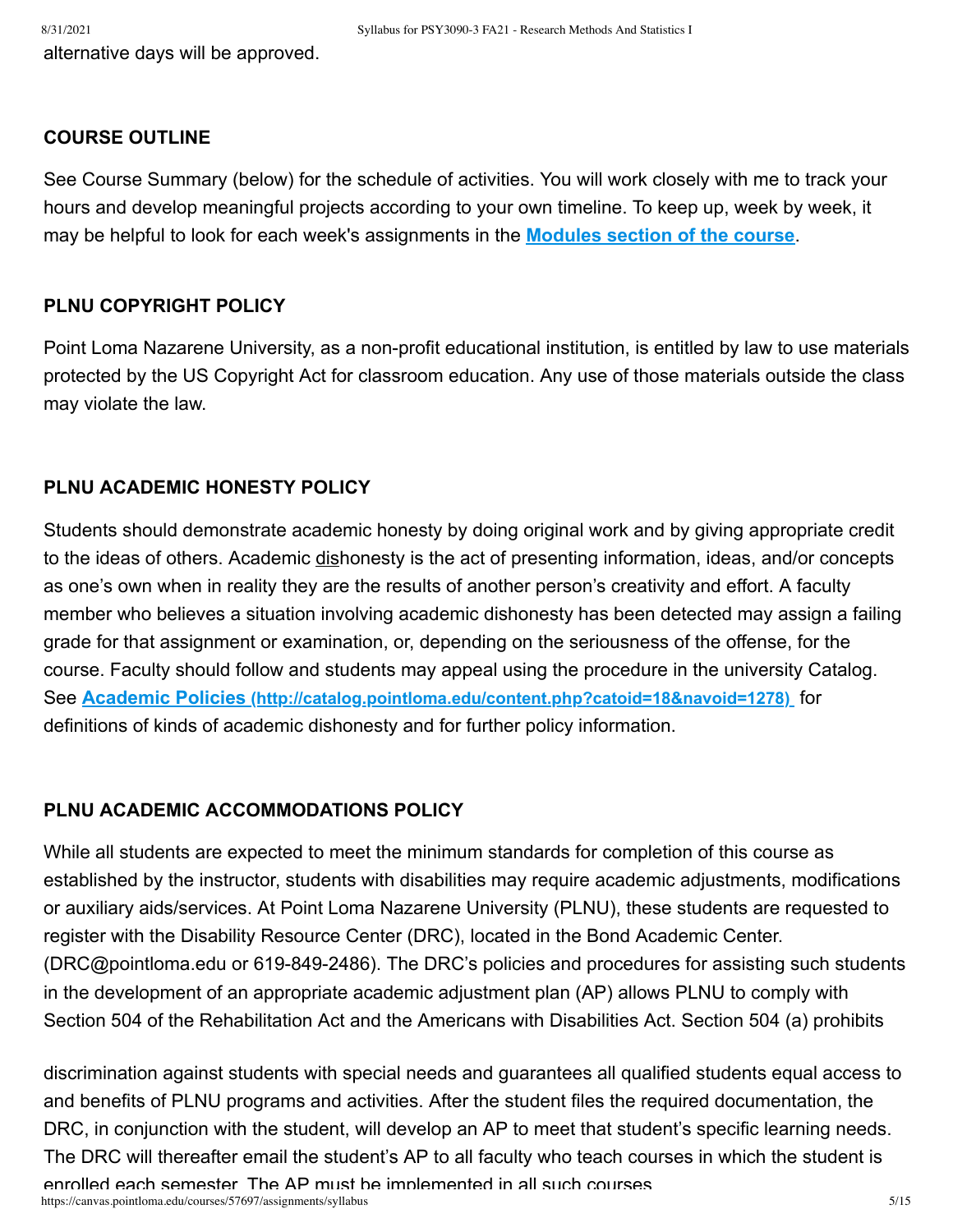If students do not wish to avail themselves of some or all of the elements of their AP in a particular course, it is the responsibility of those students to notify their professor in that course. PLNU highly recommends that DRC students speak with their professors during the first two weeks of each semester about the applicability of their AP in that particular course and/or if they do not desire to take advantage of some or all of the elements of their AP in that course.

# **CHANGE IN SYLLABUS OR SCHEDULE**

It is possible that I will make modifications to the syllabus or schedule during the semester. If this occurs, I will make an announcement by Canvas message/announcement, in class, or both.

# **ASSESSMENT AND GRADING**

Daily Pre-Class and In-Class Activities (410 points). **Every week you will complete three activities and three lectures.** They were designed specifically with our (potentially) unpredictable semester in mind. Some activities (marked "**Pre-Class Activity") will be completed on your own prior to 9:30am on the day of class** (you will use your responses in class). **Every other activity will be completed inclass**, with a partner or a group. Each day we will take time in class to answer any questions you have about the lecture or the activity.

Mini Experiment Paper (181 points total: 51 points for the rough draft, 105 points for the final draft, 25 points for peer evaluation). In preparation for next semester, you will get the chance to conduct your own mini-study late in the semester, and to write up your findings with a group. This is the only assignment this semester that will require significant work outside of class, and it comprises approximately 30% of your final grade. However, because this is worth more points, I want to give you every opportunity to succeed. Therefore, I have allotted significant in-class time to work on the project (in which I will be helping to answer questions). I will also give you extensive feedback on your rough draft, so that you know exactly what you need to do to get an A on the final draft. Importantly, because working in groups is so critical to your success in this class (and in life!), a portion of this grade will be based upon your effort level (as assessed by your group members), and the remainder divided between the grade given for the entire paper, and the grade given for your specific sections.

Your final letter grade will be determined by the overall percentage of points at the end of the semester. In order to ensure fair grading, I will calculate your grade using both total points and z scores, which measure your performance compared with the performance of the class (i.e., grading on a 'curve'). The

score that will ultimately be used for you is the one that results in the **higher** of the scores. In order to pass this course, however, you must earn at least 50 % of all possible points.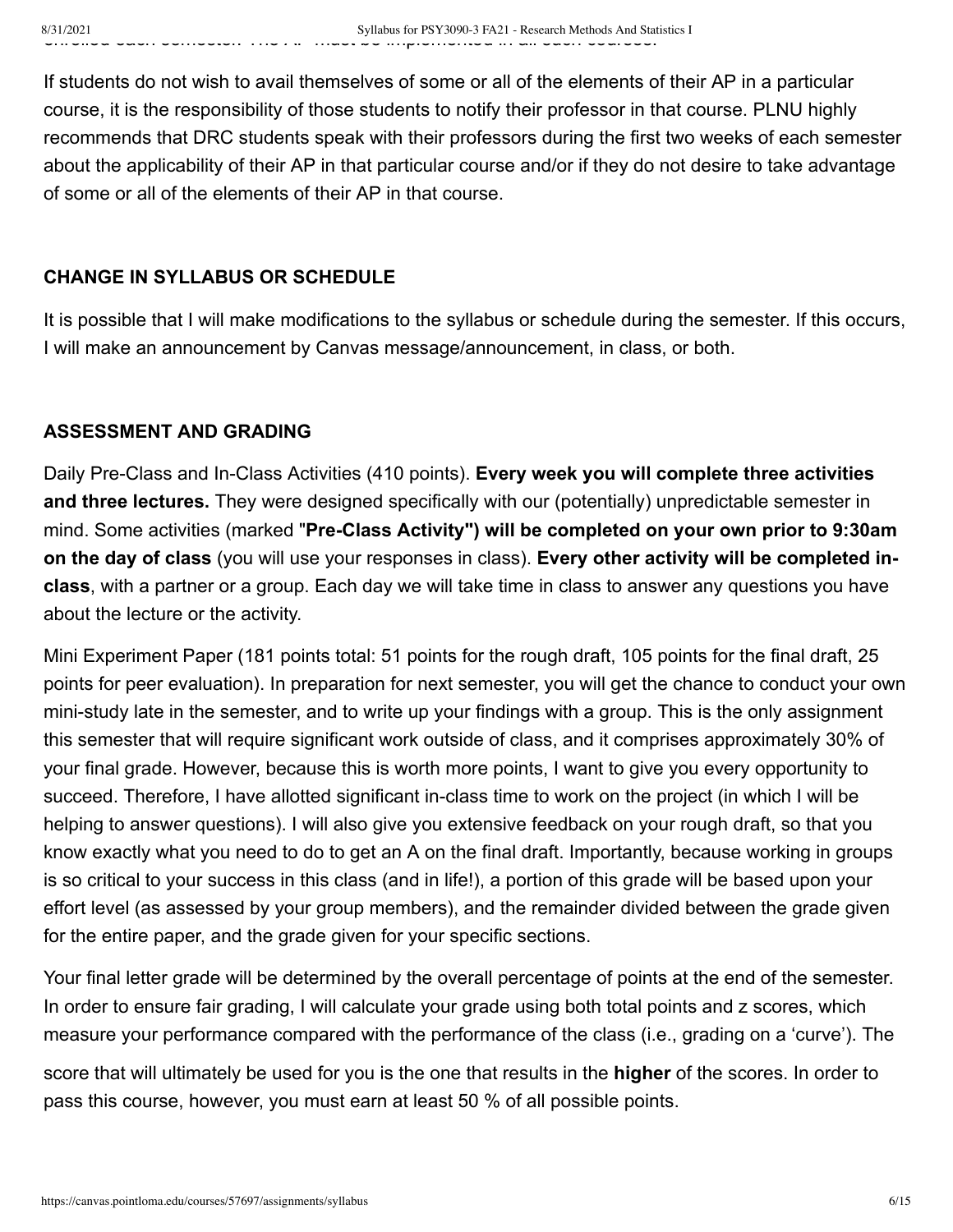8/31/2021 Syllabus for PSY3090-3 FA21 - Research Methods And Statistics I

| Grade       | <b>Minimum</b><br><b>Points</b><br><b>Needed</b> | Percentage<br><b>Needed</b> | z Score<br><b>Needed</b> | <b>Cumulative</b><br><b>Percent</b> | Who   | <b>Percent Category</b><br><b>Cumulative</b><br><b>Receive Percent</b> |
|-------------|--------------------------------------------------|-----------------------------|--------------------------|-------------------------------------|-------|------------------------------------------------------------------------|
| A           | 465                                              | 93 %                        | 1.33                     | 9.2%                                | 9.2%  |                                                                        |
| A-          | 450                                              | 90 %                        | 1.00                     | 15.9 %                              | 6.7%  | 15.9%                                                                  |
| $B+$        | 440                                              | 88 %                        | .67                      | 25.1 %                              | 9.3%  |                                                                        |
| B           | 420                                              | 84 %                        | .33                      | 37.1 %                              | 11.9% |                                                                        |
| <b>B-</b>   | 400                                              | 80 %                        | .00                      | 50 %                                | 12.9% | 34.1%                                                                  |
| $C+$        | 385                                              | 77 %                        | $-33$                    | 62.9 %                              | 12.9% |                                                                        |
| $\mathbf C$ | 350                                              | 70 %                        | $-1.00$                  | 84.1 %                              | 21.2% |                                                                        |
| $C -$       | 325                                              | 65 %                        | $-1.33$                  | 90.8%                               | 6.7%  | 40.8%                                                                  |
| D+          | 310                                              | 62 %                        | $-1.67$                  | 95.3 %                              | 4.4%  |                                                                        |
| D           | 275                                              | 55 %                        | $-2.00$                  | 97.7 %                              | 2.5%  |                                                                        |
| D-          | 250                                              | 50 %                        | $-2.33$                  | 99 %                                | 1.3%  |                                                                        |
| F           | 0                                                | 0                           | $-2.33$                  | 100 %                               | 1.0%  | 9.2%                                                                   |

# Course Summary:

| <b>Date</b>      | <b>Details</b><br><b>Due</b>                                                                                        |
|------------------|---------------------------------------------------------------------------------------------------------------------|
| Tue Aug 31, 2021 | $\mathbb{R}$ 01a Activity<br>due by 11:59pm <u>(https://canvas.pointloma.edu/courses/57697/assignments/671533)</u>  |
| Wed Sep 1, 2021  | <b>A</b> 01b Pre-Class Activity<br>due by 9:30am<br>(https://canvas.pointloma.edu/courses/57697/assignments/702369) |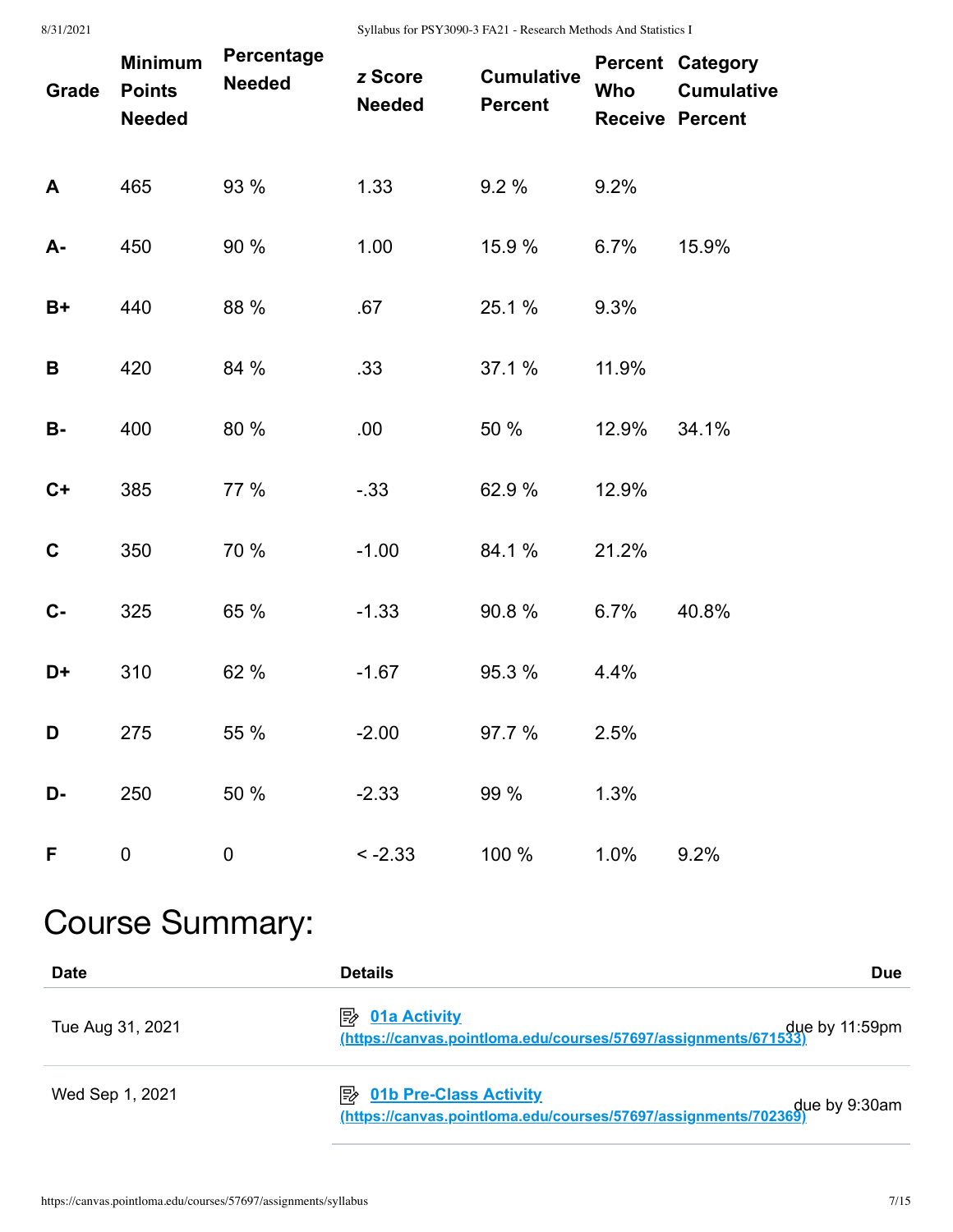| <b>Date</b>      | <b>Details</b>                                                                                                                                                                                                | <b>Due</b> |  |
|------------------|---------------------------------------------------------------------------------------------------------------------------------------------------------------------------------------------------------------|------------|--|
|                  | <b>Depter 19 10 15 Activity</b><br>due by 11:59pm (https://canvas.pointloma.edu/courses/57697/assignments/671534)                                                                                             |            |  |
| Fri Sep 3, 2021  | <b>B 01c Computer Lab Activity</b><br>due by 11:59pm<br>https://canvas.pointloma.edu/courses/57697/assignments/671535)                                                                                        |            |  |
| Mon Sep 6, 2021  | <b>B</b> 02b Pre-Class Activity<br>due by 11:59pm<br>https://canvas.pointloma.edu/courses/57697/assignments/671536)                                                                                           |            |  |
| Wed Sep 8, 2021  | <u>02b Activity</u><br>due by 11:59pm (https://canvas.pointloma.edu/courses/57697/assignments/671537)                                                                                                         |            |  |
| Fri Sep 10, 2021 | <b>E</b> 02c Computer Lab Activity<br>due by 11:59pm due thttps://canvas.pointloma.edu/courses/57697/assignments/671538)                                                                                      |            |  |
| Mon Sep 13, 2021 | ■ 03a Activity<br>due by 11:59pm due to the thes://canvas.pointloma.edu/courses/57697/assignments/671539)                                                                                                     |            |  |
| Wed Sep 15, 2021 | <b><i><u>② 03b Activity</u></i></b><br>due by 11:59pm due to the thes://canvas.pointloma.edu/courses/57697/assignments/671540)                                                                                |            |  |
| Fri Sep 17, 2021 | 5≽<br><b>03c Activity</b><br>$que$ by 11:59pm<br>https://canvas.pointloma.edu/courses/57697/assignments/671541                                                                                                |            |  |
| Mon Sep 20, 2021 | 04a Activity<br> 診<br>due by 11:59pm (https://canvas.pointloma.edu/courses/57697/assignments/671542)                                                                                                          |            |  |
| Wed Sep 22, 2021 | 04b Activity<br>ぼ<br>due by 11:59pm due thttps://canvas.pointloma.edu/courses/57697/assignments/671543)                                                                                                       |            |  |
| Fri Sep 24, 2021 | <b>04c Activity</b><br>零<br>due by 11:59pm due to the these of the series of the series of the series of the series of the series of the s<br>Methos://canvas.pointloma.edu/courses/57697/assignments/671544) |            |  |
| Mon Sep 27, 2021 | ⊯<br><b>05a Activity</b><br>due by 11:59pm due thttps://canvas.pointloma.edu/courses/57697/assignments/671545)                                                                                                |            |  |
| Wed Sep 29, 2021 | <b>05b Activity</b><br>⊯≽<br>due by 11:59pm due to the thes://canvas.pointloma.edu/courses/57697/assignments/671546)                                                                                          |            |  |
| Fri Oct 1, 2021  | <b>05c Activity</b><br>ぽん<br>due by 11:59pm (https://canvas.pointloma.edu/courses/57697/assignments/671547)                                                                                                   |            |  |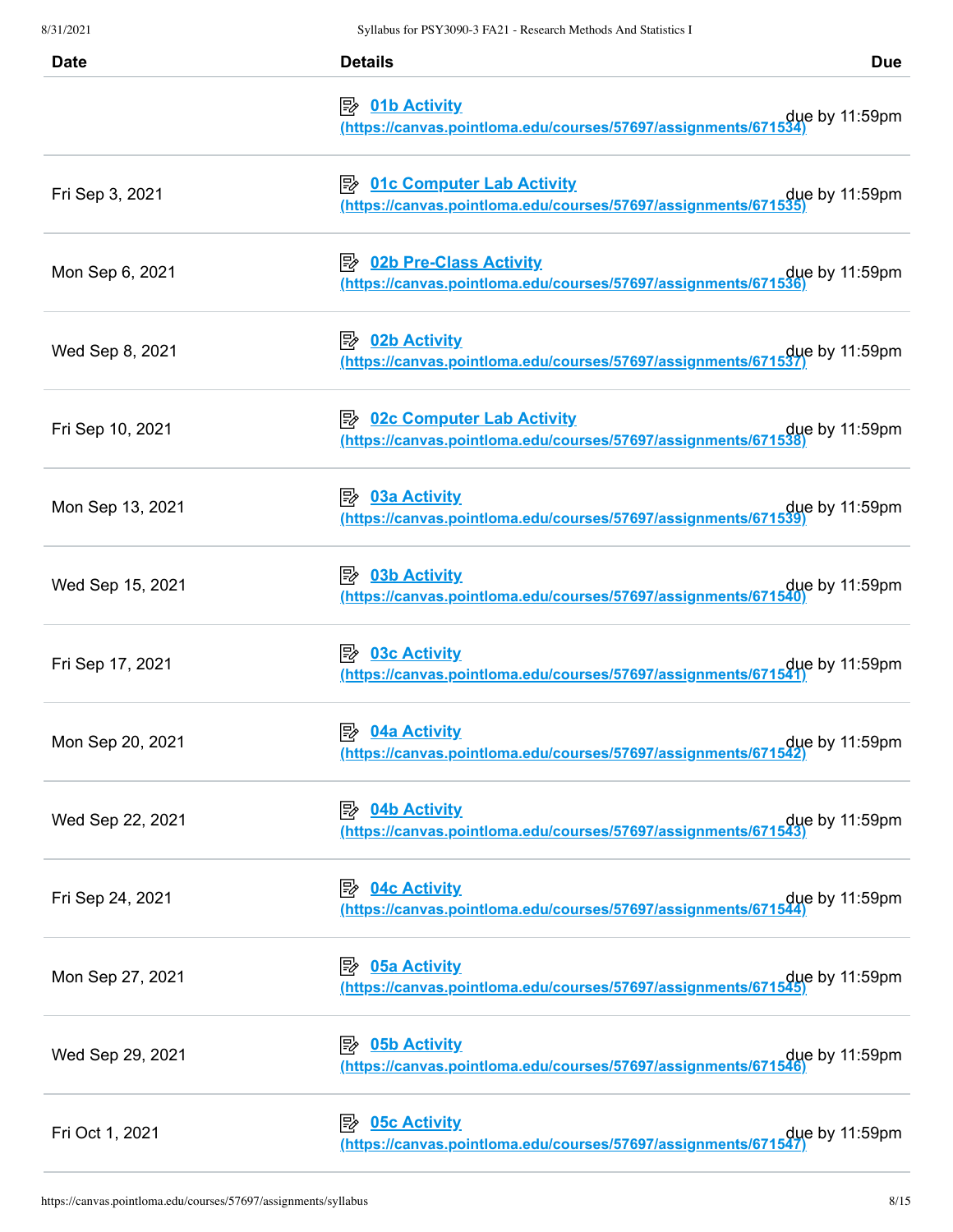| <b>Date</b>      | <b>Details</b>                                                                                                           | <b>Due</b> |
|------------------|--------------------------------------------------------------------------------------------------------------------------|------------|
| Mon Oct 4, 2021  | <u>≫ 06a Activity</u><br>due by 11:59pm.<br><u>(https://canvas.pointloma.edu/courses/57697/assignments/671548)</u>       |            |
| Wed Oct 6, 2021  | <b>B 06b Pre-Class Activity</b><br>due by 9:30am (https://canvas.pointloma.edu/courses/57697/assignments/671549)         |            |
|                  | <b>D6b Activity</b><br>$que$ by 11:59pm<br>https://canvas.pointloma.edu/courses/57697/assignments/708065                 |            |
| Fri Oct 8, 2021  | ■ 06c Activity<br>due by 11:59pm due to the thes://canvas.pointloma.edu/courses/57697/assignments/671550)                |            |
| Mon Oct 11, 2021 | <u>≫ 07a Activity</u><br>due by 11:59pm due to the thes://canvas.pointloma.edu/courses/57697/assignments/671551)         |            |
| Wed Oct 13, 2021 | <u>⊅ 07b Activity</u><br>due by 11:59pm .<br><u>(https://canvas.pointloma.edu/courses/57697/assignments/671552)</u>      |            |
| Fri Oct 15, 2021 | $\Rightarrow$ 07c Activity<br>due by 11:59pm .<br><u>(https://canvas.pointIoma.edu/courses/57697/assignments/671553)</u> |            |
| Mon Oct 18, 2021 | ■ 08a Activity<br>due by 11:59pm.// <u>https://canvas.pointIoma.edu/courses/57697/assignments/671554</u>                 |            |
| Wed Oct 20, 2021 | <b>08b Activity</b><br> 診<br>due by 11:59pm<br><u>(https://canvas.pointloma.edu/courses/57697/assignments/671555)</u>    |            |
| Fri Oct 22, 2021 | due by 11:59pm due to the thes://canvas.pointloma.edu/courses/57697/assignments/671556)                                  |            |
| Mon Oct 25, 2021 | 09a Activity<br>影<br>due by 11:59pm (https://canvas.pointloma.edu/courses/57697/assignments/671557)                      |            |
| Wed Oct 27, 2021 | 診<br><b>09b Activity</b><br>due by 11:59pm .<br><u>(https://canvas.pointIoma.edu/courses/57697/assignments/671558)</u>   |            |
| Fri Oct 29, 2021 | ■ 09c Activity<br>due by 11:59pm .<br><u>(https://canvas.pointloma.edu/courses/57697/assignments/671559)</u>             |            |
| Mon Nov 1, 2021  | <b>10a Activity</b><br>影<br>due by 11:59pm due to the thes://canvas.pointloma.edu/courses/57697/assignments/671560)      |            |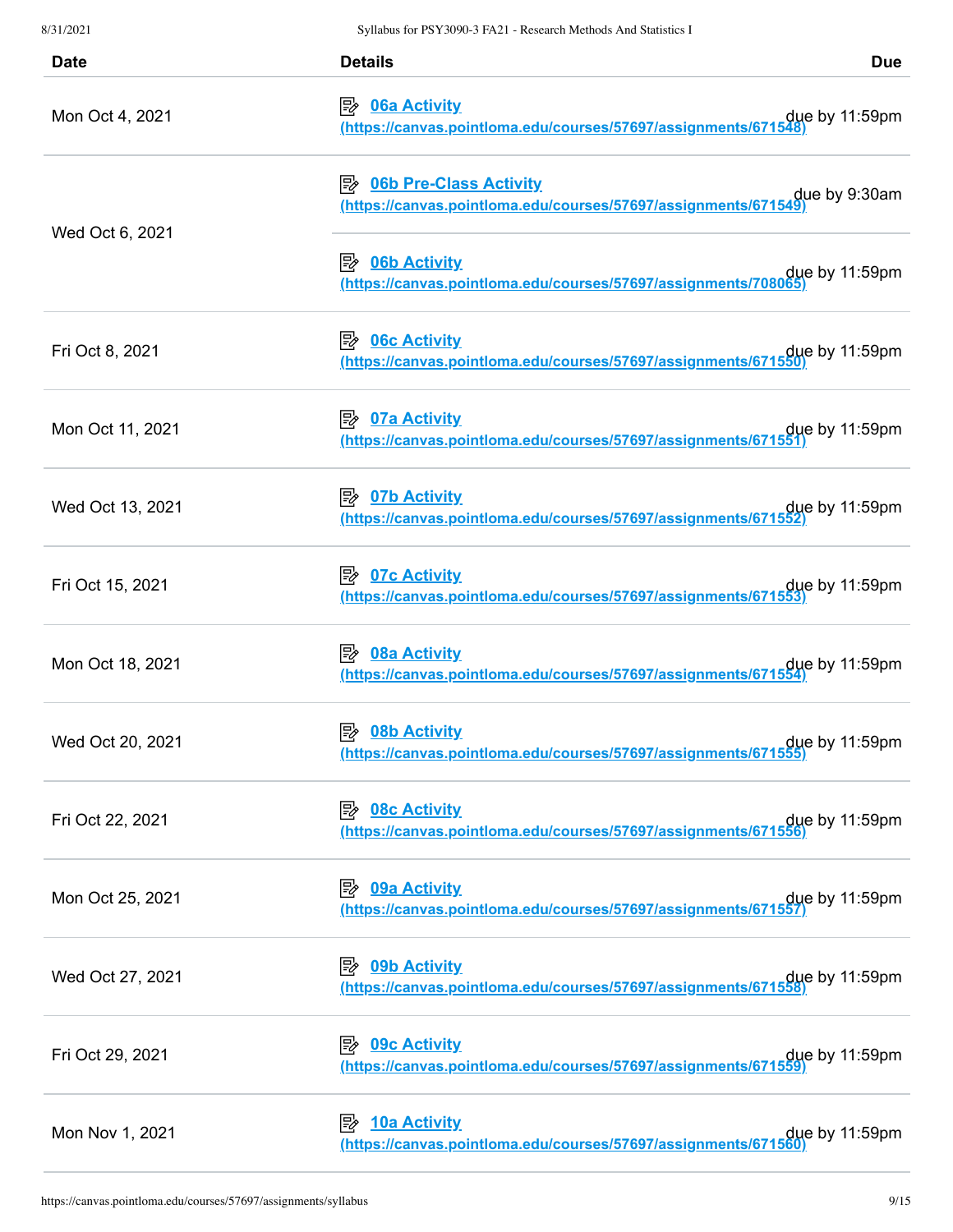| <b>Date</b>      | <b>Details</b>                                                                                                   | <b>Due</b>     |
|------------------|------------------------------------------------------------------------------------------------------------------|----------------|
| Wed Nov 3, 2021  | ■ 10b Activity<br>due by 11:59pm (https://canvas.pointloma.edu/courses/57697/assignments/671561)                 |                |
| Fri Nov 5, 2021  | due by 11:59pm<br>https://canvas.pointloma.edu/courses/57697/assignments/671562)                                 |                |
| Mon Nov 8, 2021  | due by 11:59pm due to the thes://canvas.pointloma.edu/courses/57697/assignments/671563)                          |                |
| Wed Nov 10, 2021 | <b>11b Activity</b><br>due by 11:59pm due to the thes://canvas.pointloma.edu/courses/57697/assignments/671564)   |                |
| Fri Nov 12, 2021 | due by 11:59pm due to the thes://canvas.pointloma.edu/courses/57697/assignments/671565)                          |                |
| Mon Nov 15, 2021 | <u>→ 12a Activity</u><br>due by 11:59pm due to the thes://canvas.pointloma.edu/courses/57697/assignments/671566) |                |
| Wed Nov 17, 2021 | ■ 12b Activity<br>due by 11:59pm (https://canvas.pointloma.edu/courses/57697/assignments/671567)                 |                |
| Fri Nov 19, 2021 | $\Rightarrow$ 12c Activity<br>due by 11:59pm.//https://canvas.pointloma.edu/courses/57697/assignments/671568     |                |
| Mon Nov 22, 2021 | 彫<br><b>13a Activity</b><br><u>(https://canvas.pointloma.edu/courses/57697/assignments/671569)</u>               | due by 11:59pm |
| Mon Nov 29, 2021 | <b>14a Activity</b><br>影<br>due by 11:59pm (https://canvas.pointloma.edu/courses/57697/assignments/671572)       |                |
| Wed Dec 1, 2021  | <b>14b Activity</b><br>彫<br>due by 11:59pm (https://canvas.pointloma.edu/courses/57697/assignments/671573)       |                |
| Fri Dec 3, 2021  | <i><b>E</b></i> 14c Activity<br>due by 11:59pm (https://canvas.pointloma.edu/courses/57697/assignments/671574)   |                |
| Mon Dec 6, 2021  | ■ 15a Activity<br>due by 11:59pm (https://canvas.pointloma.edu/courses/57697/assignments/671575)                 |                |
| Wed Dec 8, 2021  | <b>15b Activity</b><br>⊯<br>due by 11:59pm (https://canvas.pointloma.edu/courses/57697/assignments/671576)       |                |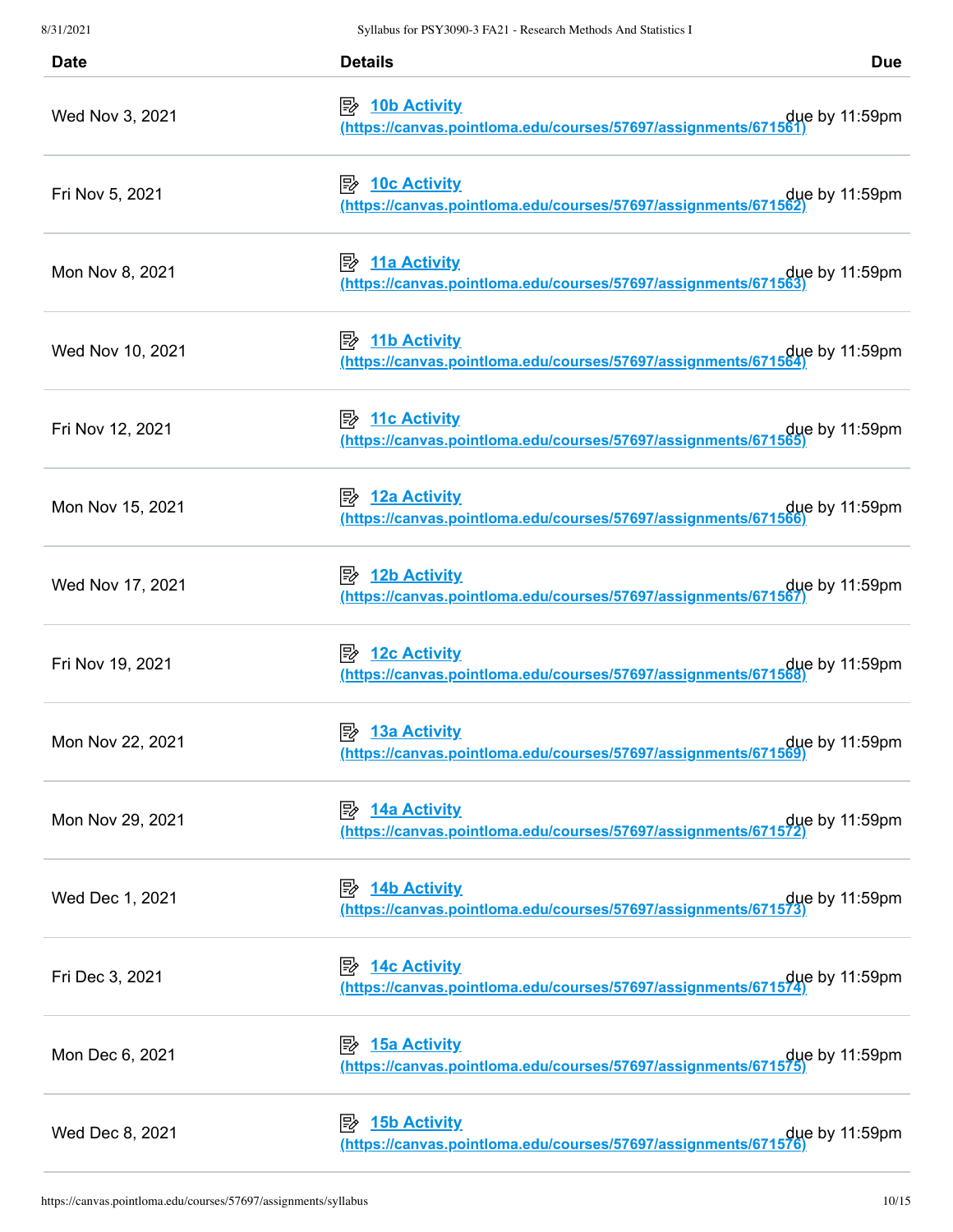| <b>Date</b>      | <b>Details</b>                                                                                                                                                     | <b>Due</b> |
|------------------|--------------------------------------------------------------------------------------------------------------------------------------------------------------------|------------|
| Thu Dec 9, 2021  | due by 11:59pm (https://canvas.pointloma.edu/courses/57697/assignments/671570)                                                                                     |            |
| Fri Dec 10, 2021 | 零<br><b>15c Activity</b><br>due by 11:59pm (https://canvas.pointloma.edu/courses/57697/assignments/671577)                                                         |            |
| Mon Dec 13, 2021 | <b>Final Presentation</b><br>吟                                                                                                                                     |            |
|                  | <b>a PSY3090-2 FA20 - Research</b><br><b>Methods And Statistics I</b><br>(https://canvas.pointloma.edu/calendar?<br>event id=102544&include contexts=course 57697) |            |
|                  | PSY3090-2 FA20 - Research<br>翩<br><b>Methods And Statistics I</b><br>(https://canvas.pointloma.edu/calendar?<br>event id=102545&include contexts=course 57697)     |            |
|                  | PSY3090-2 FA20 - Research<br>繭<br><b>Methods And Statistics I</b><br>(https://canvas.pointloma.edu/calendar?<br>event id=102546&include contexts=course 57697)     |            |
|                  | PSY3090-2 FA20 - Research<br>匾<br><b>Methods And Statistics I</b><br>(https://canvas.pointloma.edu/calendar?<br>event id=102547&include contexts=course 57697)     |            |
|                  | <b>■ PSY3090-2 FA20 - Research</b><br><b>Methods And Statistics I</b><br>(https://canvas.pointloma.edu/calendar?<br>event id=102548&include contexts=course 57697) |            |
|                  | <b>■ PSY3090-2 FA20 - Research</b><br><b>Methods And Statistics I</b><br>(https://canvas.pointloma.edu/calendar?<br>event id=102549&include contexts=course 57697) |            |
|                  | <b>a PSY3090-2 FA20 - Research</b><br><b>Methods And Statistics I</b><br>(https://canvas.pointloma.edu/calendar?<br>event id=102550&include contexts=course 57697) |            |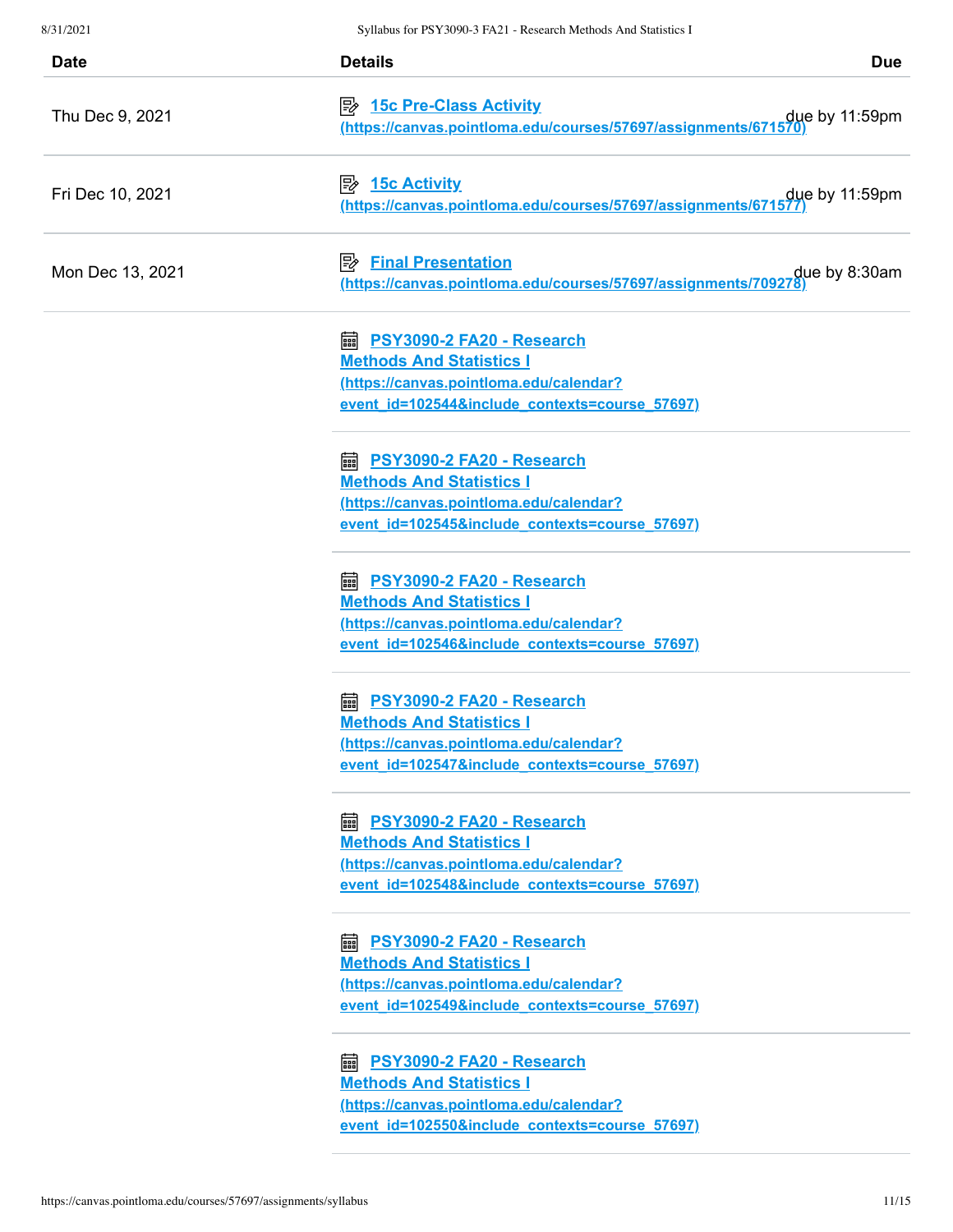**PSY3090-2 FA20 - Research Methods And Statistics I (https://canvas.pointloma.edu/calendar? [event\\_id=102551&include\\_contexts=course\\_57697\)](https://canvas.pointloma.edu/calendar?event_id=102551&include_contexts=course_57697)**

 **PSY3090-2 FA20 - Research Methods And Statistics I (https://canvas.pointloma.edu/calendar? [event\\_id=102552&include\\_contexts=course\\_57697\)](https://canvas.pointloma.edu/calendar?event_id=102552&include_contexts=course_57697)**

 **PSY3090-2 FA20 - Research Methods And Statistics I (https://canvas.pointloma.edu/calendar? [event\\_id=102553&include\\_contexts=course\\_57697\)](https://canvas.pointloma.edu/calendar?event_id=102553&include_contexts=course_57697)**

 **PSY3090-2 FA20 - Research Methods And Statistics I (https://canvas.pointloma.edu/calendar? [event\\_id=102554&include\\_contexts=course\\_57697\)](https://canvas.pointloma.edu/calendar?event_id=102554&include_contexts=course_57697)**

 **PSY3090-2 FA20 - Research Methods And Statistics I (https://canvas.pointloma.edu/calendar? [event\\_id=102555&include\\_contexts=course\\_57697\)](https://canvas.pointloma.edu/calendar?event_id=102555&include_contexts=course_57697)**

 **PSY3090-2 FA20 - Research Methods And Statistics I (https://canvas.pointloma.edu/calendar? [event\\_id=102556&include\\_contexts=course\\_57697\)](https://canvas.pointloma.edu/calendar?event_id=102556&include_contexts=course_57697)**

 **PSY3090-2 FA20 - Research Methods And Statistics I (https://canvas.pointloma.edu/calendar? [event\\_id=102557&include\\_contexts=course\\_57697\)](https://canvas.pointloma.edu/calendar?event_id=102557&include_contexts=course_57697)**

 **PSY3090-2 FA20 - Research Methods And Statistics I (https://canvas.pointloma.edu/calendar? [event\\_id=102558&include\\_contexts=course\\_57697\)](https://canvas.pointloma.edu/calendar?event_id=102558&include_contexts=course_57697)**

 **PSY3090-2 FA20 - Research Methods And Statistics I (https://canvas.pointloma.edu/calendar? [event\\_id=102559&include\\_contexts=course\\_57697\)](https://canvas.pointloma.edu/calendar?event_id=102559&include_contexts=course_57697)**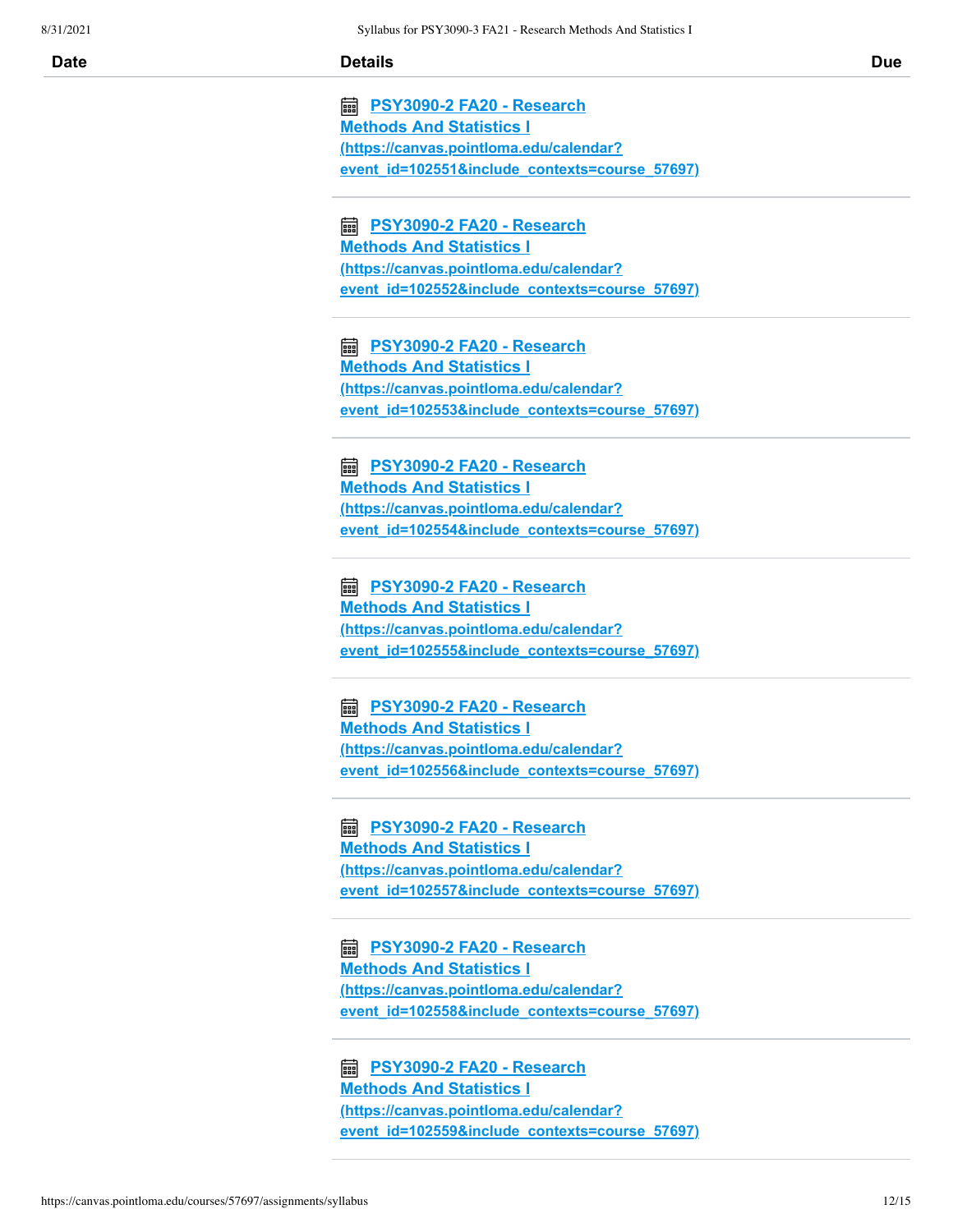**PSY3090-2 FA20 - Research Methods And Statistics I (https://canvas.pointloma.edu/calendar? [event\\_id=102560&include\\_contexts=course\\_57697\)](https://canvas.pointloma.edu/calendar?event_id=102560&include_contexts=course_57697)**

 **PSY3090-2 FA20 - Research Methods And Statistics I (https://canvas.pointloma.edu/calendar? [event\\_id=102561&include\\_contexts=course\\_57697\)](https://canvas.pointloma.edu/calendar?event_id=102561&include_contexts=course_57697)**

 **PSY3090-2 FA20 - Research Methods And Statistics I (https://canvas.pointloma.edu/calendar? [event\\_id=102562&include\\_contexts=course\\_57697\)](https://canvas.pointloma.edu/calendar?event_id=102562&include_contexts=course_57697)**

 **PSY3090-2 FA20 - Research Methods And Statistics I (https://canvas.pointloma.edu/calendar? [event\\_id=102563&include\\_contexts=course\\_57697\)](https://canvas.pointloma.edu/calendar?event_id=102563&include_contexts=course_57697)**

 **PSY3090-2 FA20 - Research Methods And Statistics I (https://canvas.pointloma.edu/calendar? [event\\_id=102564&include\\_contexts=course\\_57697\)](https://canvas.pointloma.edu/calendar?event_id=102564&include_contexts=course_57697)**

 **PSY3090-2 FA20 - Research Methods And Statistics I (https://canvas.pointloma.edu/calendar? [event\\_id=102565&include\\_contexts=course\\_57697\)](https://canvas.pointloma.edu/calendar?event_id=102565&include_contexts=course_57697)**

 **PSY3090-2 FA20 - Research Methods And Statistics I (https://canvas.pointloma.edu/calendar? [event\\_id=102566&include\\_contexts=course\\_57697\)](https://canvas.pointloma.edu/calendar?event_id=102566&include_contexts=course_57697)**

 **PSY3090-2 FA20 - Research Methods And Statistics I (https://canvas.pointloma.edu/calendar? [event\\_id=102567&include\\_contexts=course\\_57697\)](https://canvas.pointloma.edu/calendar?event_id=102567&include_contexts=course_57697)**

 **PSY3090-2 FA20 - Research Methods And Statistics I (https://canvas.pointloma.edu/calendar? [event\\_id=102568&include\\_contexts=course\\_57697\)](https://canvas.pointloma.edu/calendar?event_id=102568&include_contexts=course_57697)**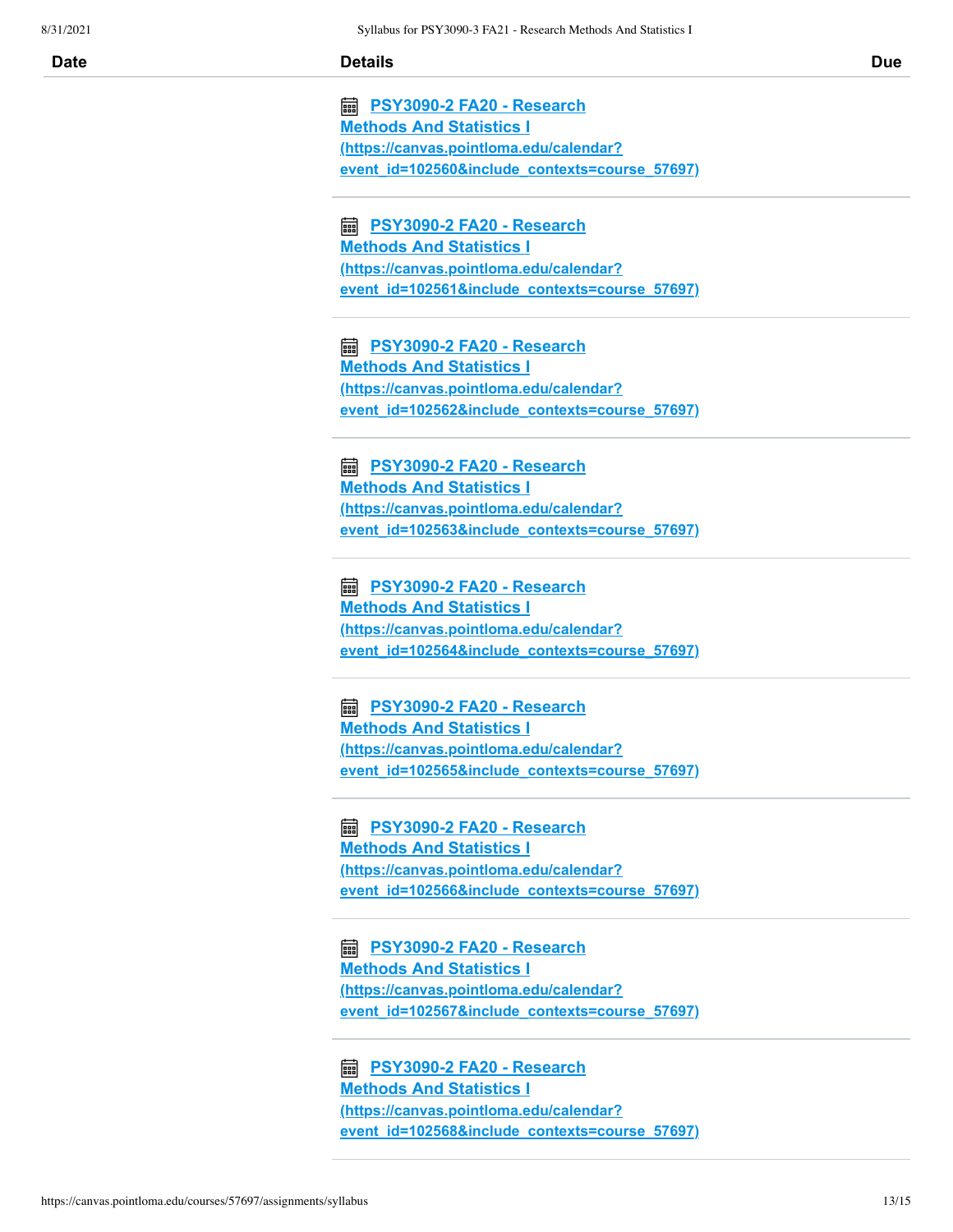**PSY3090-2 FA20 - Research Methods And Statistics I (https://canvas.pointloma.edu/calendar? [event\\_id=102569&include\\_contexts=course\\_57697\)](https://canvas.pointloma.edu/calendar?event_id=102569&include_contexts=course_57697)**

 **PSY3090-2 FA20 - Research Methods And Statistics I (https://canvas.pointloma.edu/calendar? [event\\_id=102570&include\\_contexts=course\\_57697\)](https://canvas.pointloma.edu/calendar?event_id=102570&include_contexts=course_57697)**

 **PSY3090-2 FA20 - Research Methods And Statistics I (https://canvas.pointloma.edu/calendar? [event\\_id=102571&include\\_contexts=course\\_57697\)](https://canvas.pointloma.edu/calendar?event_id=102571&include_contexts=course_57697)**

 **PSY3090-2 FA20 - Research Methods And Statistics I (https://canvas.pointloma.edu/calendar? [event\\_id=102572&include\\_contexts=course\\_57697\)](https://canvas.pointloma.edu/calendar?event_id=102572&include_contexts=course_57697)**

 **PSY3090-2 FA20 - Research Methods And Statistics I (https://canvas.pointloma.edu/calendar? [event\\_id=102573&include\\_contexts=course\\_57697\)](https://canvas.pointloma.edu/calendar?event_id=102573&include_contexts=course_57697)**

 **PSY3090-2 FA20 - Research Methods And Statistics I (https://canvas.pointloma.edu/calendar? [event\\_id=102574&include\\_contexts=course\\_57697\)](https://canvas.pointloma.edu/calendar?event_id=102574&include_contexts=course_57697)**

 **PSY3090-2 FA20 - Research Methods And Statistics I (https://canvas.pointloma.edu/calendar? [event\\_id=102575&include\\_contexts=course\\_57697\)](https://canvas.pointloma.edu/calendar?event_id=102575&include_contexts=course_57697)**

 **PSY3090-2 FA20 - Research Methods And Statistics I (https://canvas.pointloma.edu/calendar? [event\\_id=102576&include\\_contexts=course\\_57697\)](https://canvas.pointloma.edu/calendar?event_id=102576&include_contexts=course_57697)**

 **PSY3090-2 FA20 - Research Methods And Statistics I (https://canvas.pointloma.edu/calendar? [event\\_id=102577&include\\_contexts=course\\_57697\)](https://canvas.pointloma.edu/calendar?event_id=102577&include_contexts=course_57697)**